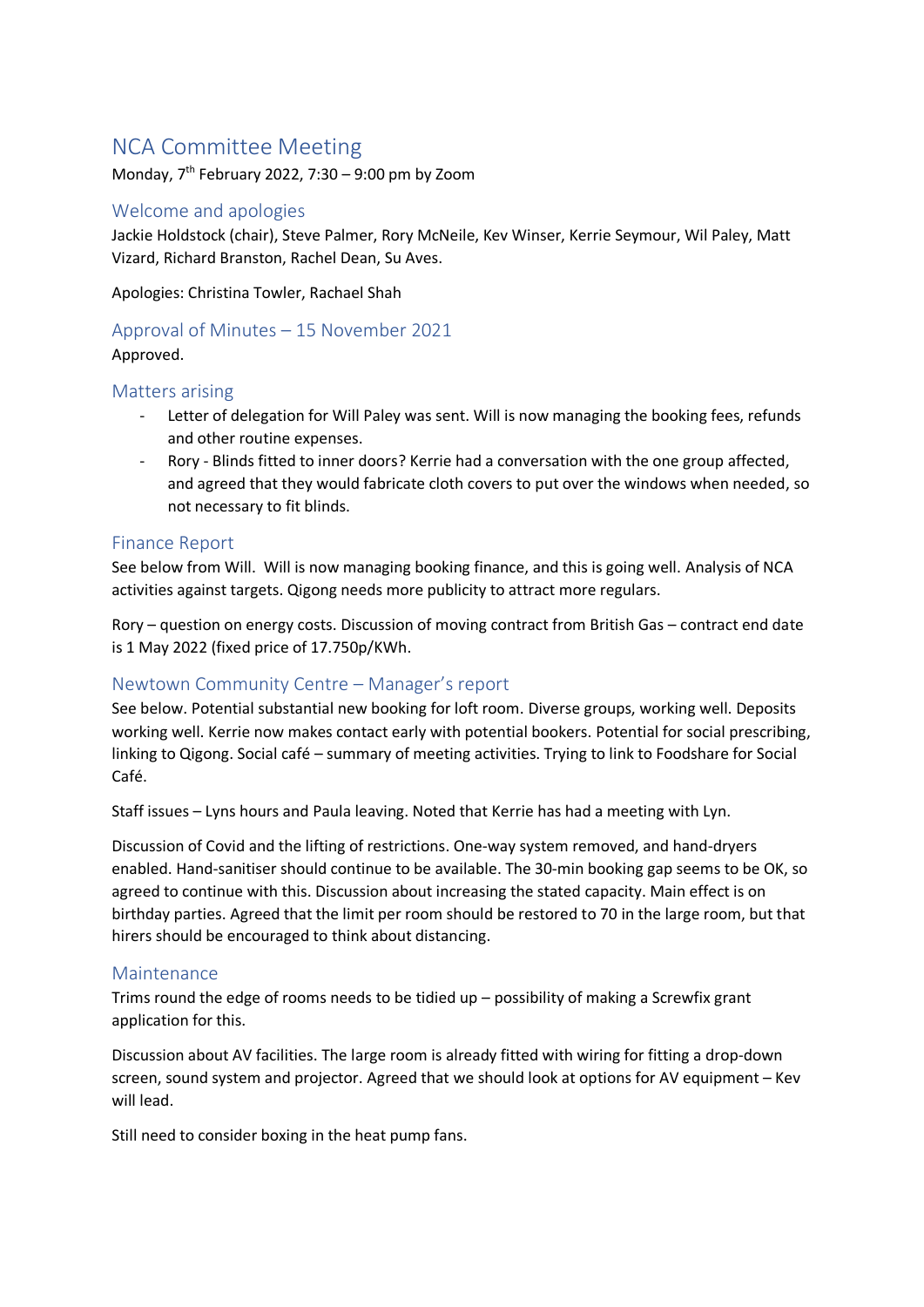## Friends of Belmont Park

No report.

## Revenue generation, grants and Projects

- Richard ECC ward grants almost finished for the year (Matt about £550 left). ECC small grants committee does grants up to about £2,000 (included Respect, Wood for Good, etc.)
- Matt other ideas wanted. Kerrie idea for a clothes repair café. Also Dads and Lads club.
- Su Aves Respect and Preschool have approached Su for funding. Deadline to apply for a grant for defibrillator is 10 March (some funding available). Concern about provision for teenagers, and possibilities for groups/activities.
- Omicron Covid grant Steve to apply.
- Kerrie to investigate defibrillators, and report by next meeting we can reallocate the £1500 grant for lighting.

## Website, social media

Kev. Bit of a spike mid-January, and last week. Did try contacting Exeter Memories for use of their content, but no reply, so probably need to generate own content.

### AOB

Nil

Next Meeting Date Monday 28 March 2022 at 7:30 by Zoom

## Trustees only

Brief discussion of preparing for annual inspection of accounts.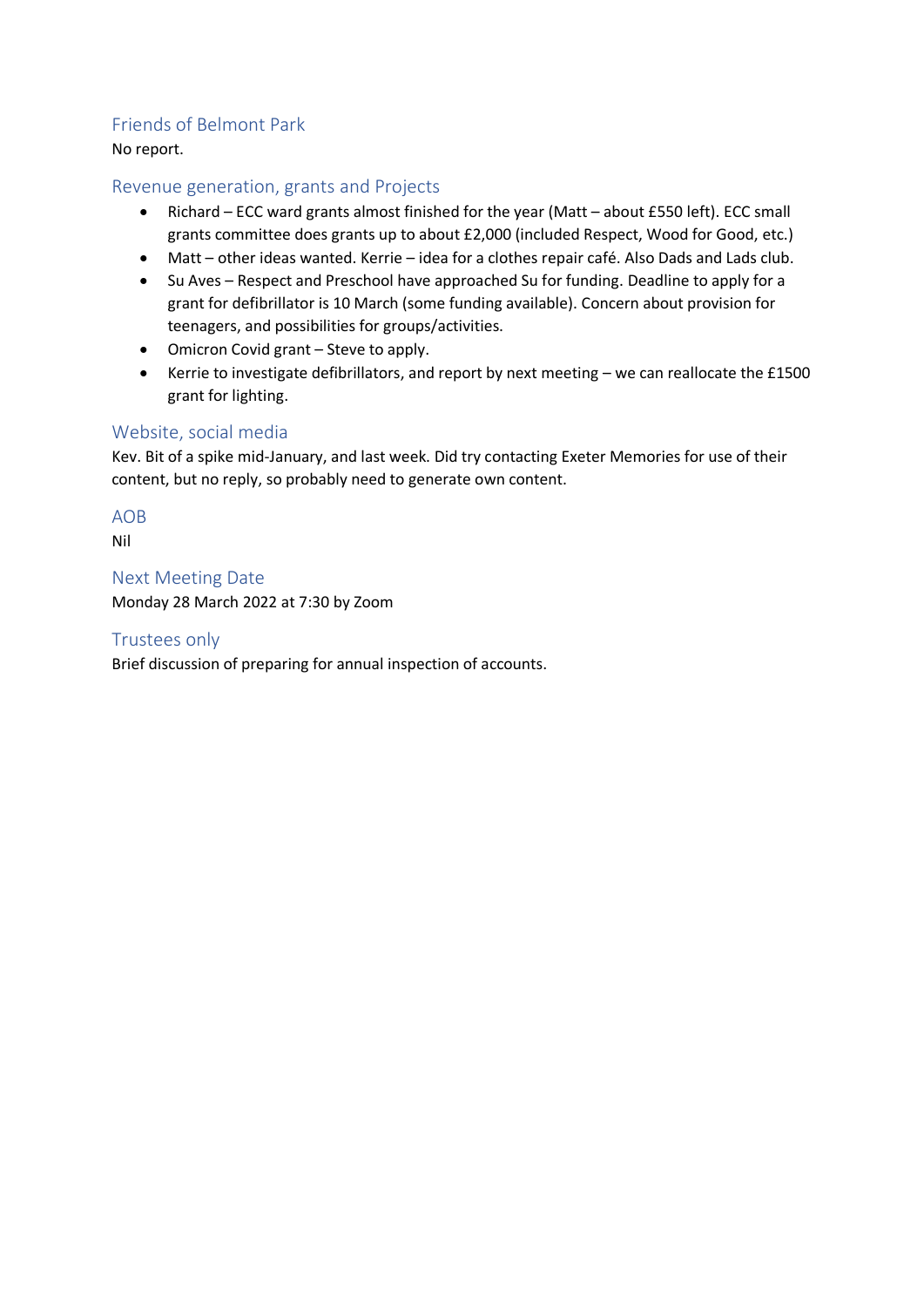## **Newtown Community Association**

## **Finance Report - January 2022**

# Cash at Bank

There is currently a balance of £32,434.41 in the Treasurers Account, an increase of £2,278.65 since the last Committee Meeting on the 11<sup>th</sup> October.

Please see below a summary of the movement grouped by type:

| Balance @ 11th October 2021 | 30,156   |
|-----------------------------|----------|
| <b>Hire Revenue</b>         | 6,149    |
| <b>Grant Funding</b>        | 3,645    |
| <b>NCA Activity</b>         | 326      |
| Bills                       | (1, 464) |
| <b>Staff Costs</b>          | (6, 377) |
| Balance @ 7th February 2022 | 32,434   |

# Average Weekly Income vs. Staff Costs

The below shows average utilisation of the centre by room and associated income compared to staff costs.

| <b>Hours Utilised</b> | Mondav                   | Tuesday                  | Wednesday Thursday       |                          | Fridav                   | Saturday <sup>'</sup>    | Sunday                   | Total                    |
|-----------------------|--------------------------|--------------------------|--------------------------|--------------------------|--------------------------|--------------------------|--------------------------|--------------------------|
| Large Room            | 3.5                      | 5.5                      | 4.0                      | 5.0                      | 6.0                      | 2.0                      | 2.0                      | 28.0                     |
| Small Room            | $\overline{\phantom{a}}$ | 5.5                      | 6.5                      | 4.5                      | 1.0                      | -                        | 2.0                      | 19.5                     |
| Lost Room             | $\overline{\phantom{0}}$ | 2.0                      | $\overline{\phantom{0}}$ | $\overline{\phantom{0}}$ | $\overline{\phantom{a}}$ | $\overline{\phantom{a}}$ | 2.0                      | 4.0                      |
| Kitchen               | $\overline{\phantom{0}}$ | $\overline{\phantom{0}}$ | $\overline{\phantom{0}}$ | $\overline{\phantom{0}}$ | $\overline{\phantom{a}}$ | $\overline{\phantom{a}}$ | $\overline{\phantom{0}}$ | $\overline{\phantom{0}}$ |
| Total                 | 3.5                      | 13.0                     | 10.5                     | 9.5                      | 7.0                      | 2.0                      | 6.0                      | 51.5                     |

| <b>Associated Income</b>  | Monday                       | Tuesday                  | Wednesday Thursday       |                          | Friday                   | Saturday                 | Sunday                   | <b>Total</b>             |
|---------------------------|------------------------------|--------------------------|--------------------------|--------------------------|--------------------------|--------------------------|--------------------------|--------------------------|
| Large Room                | £42                          | £66                      | £48                      | £60                      | £72                      | £24                      | £24                      | £336                     |
| Small Room                | $\qquad \qquad \blacksquare$ | £39                      | £46                      | £32                      | £7                       | $\overline{\phantom{a}}$ | £14                      | £137                     |
| Lost Room                 | $\overline{\phantom{a}}$     | £20                      | $\overline{\phantom{a}}$ | $\overline{\phantom{0}}$ | $\overline{\phantom{a}}$ | $\overline{\phantom{a}}$ | £20                      | £40                      |
| Kitchen                   | $\overline{\phantom{0}}$     | $\overline{\phantom{a}}$ | $\overline{\phantom{a}}$ | $\overline{\phantom{a}}$ | $\overline{\phantom{a}}$ | $\overline{\phantom{a}}$ | $\overline{\phantom{a}}$ | $\overline{\phantom{a}}$ |
| Total                     | £42                          | £125                     | £94                      | £92                      | £79                      | £24                      | £58                      | £513                     |
| <b>Weekly Staff Costs</b> |                              |                          |                          |                          |                          |                          |                          | £400                     |
| Surplus / (Deficit)       |                              |                          |                          |                          |                          |                          |                          | £113                     |

Please note this excludes all one off bookings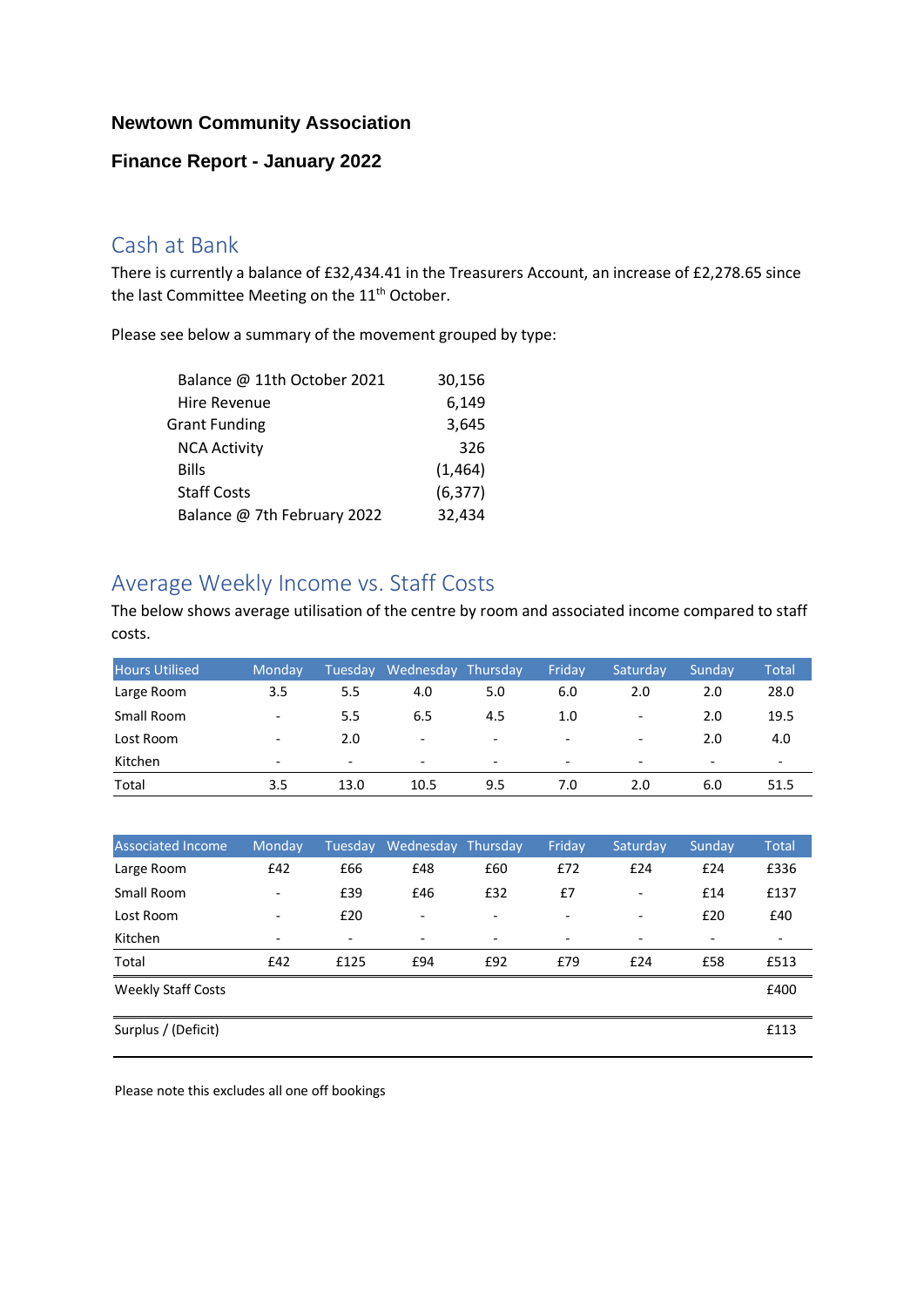# Financial Position - January 2022

January 2022 starts with a healthy position, £2,390 of hire charges have been invoiced, although please be aware that this includes block bookings for the next three months.

| £1,458 of this has been paid to date. |  |  |  |  |  |  |
|---------------------------------------|--|--|--|--|--|--|
|---------------------------------------|--|--|--|--|--|--|

|                            |          | 2021         |
|----------------------------|----------|--------------|
| <b>Activity Type</b>       | $Jan-22$ | <b>Total</b> |
| Health & Wellbeing         | 500      | 500          |
| Baby & Toddler             | 280      | 280          |
| Dance                      | 276      | 276          |
| Arts & Education           | 338      | 338          |
| Music                      | 105      | 105          |
| Private Booking            | 518      | 518          |
| Social Gathering           | 80       | 80           |
| <b>NCA Activity</b>        | 294      | 294          |
| Revenue                    | 2,390    | 2,390        |
| <b>Monthly Staff Costs</b> |          |              |
| Cleaning                   | 200      | 200          |
| Cleaning / Security        | 200      | 200          |
| Assistant Manager          | 600      | 600          |
| Manager                    | 600      | 600          |
| <b>Staff Costs</b>         | 1,600    | 1,600        |
| Surplus / (Deficit)        | 790      | 790          |

# Summary 2021

As we have navigated the coronavirus pandemic income has gradually grown, from a select few permitted activities in the first quarter of the year to a full schedule from September onwards. Overall, despite the slow start we have managed to cover all staff costs generating a surplus of £940 at the end of December 2021.

|                            |          |        |                          |                |                          |          |        |               |        |          |               |          | 2021         |
|----------------------------|----------|--------|--------------------------|----------------|--------------------------|----------|--------|---------------|--------|----------|---------------|----------|--------------|
| <b>Activity Type</b>       | $Jan-21$ | Feb-21 | $Mar-21$                 | Apr-21         | $May-21$                 | $Jun-21$ | Jul-21 | <b>Aug-21</b> | Sep-21 | $Oct-21$ | <b>Nov-21</b> | $Dec-21$ | <b>Total</b> |
| Health & Wellbeing         |          |        | 288                      | 96             | 208                      | 410      | 330    | 214           | 667    | 445      | 569           | 288      | 3,515        |
| Baby & Toddler             |          |        | $\overline{\phantom{a}}$ | 126            | 336                      | 246      | 245    | 24            | 193    | 228      | 358           | 169      | 1,925        |
| Dance                      | 120      | 120    | $\overline{a}$           | $\overline{a}$ | 52                       | 314      | 262    | 253           | 302    | 322      | 312           | 216      | 2,273        |
| Arts & Education           |          |        | $\overline{\phantom{a}}$ | 122            | 277                      | 318      | 126    | 44            | 824    | 374      | 274           | 323      | 2,681        |
| Music                      |          |        | $\overline{a}$           | 119            | 203                      | 224      | 151    | 36            | 210    | 137      | 325           | 109      | 1,512        |
| Private Booking            |          |        | $\overline{\phantom{a}}$ | 97             | 18                       | 98       | 221    | 255           | 435    | 244      | 238           | 331      | 1,937        |
| Social Gathering           |          |        |                          | $\overline{a}$ | $\overline{\phantom{a}}$ |          | 96     | 28            | 228    | 14       | 28            | ۰        | 394          |
| <b>NCA Activity</b>        |          |        |                          | $\overline{a}$ | 108                      | 162      | 300    | 162           | 342    | 318      | 354           | 234      | 1,980        |
| Revenue                    | 120      | 120    | 288                      | 560            | 1,202                    | 1,771    | 1,730  | 1,016         | 3,201  | 2,082    | 2,457         | 1,670    | 16,215       |
| <b>Monthly Staff Costs</b> |          |        |                          |                |                          |          |        |               |        |          |               |          |              |
| Cleaning                   | 200      | 150    | 200                      | 200            | 200                      | 200      | 200    | 200           | 200    | 200      | 200           | 200      | 2,350        |
| Cleaning / Security        | 200      | 150    | 200                      | 200            | 200                      | 200      | 200    | 200           | 200    | 200      | 200           | 200      | 2,350        |
| Assistant Manager          | 300      | 225    | 300                      | 300            | 300                      | 300      | 300    | 300           | 300    | 300      | 300           | 300      | 3,525        |
| Manager                    | 600      | 450    | 600                      | 600            | 600                      | 600      | 600    | 600           | 600    | 600      | 600           | 600      | 7,050        |
| <b>Staff Costs</b>         | 1,300    | 975    | 1,300                    | 1,300          | 1,300                    | 1,300    | 1,300  | 1,300         | 1,300  | 1,300    | 1,300         | 1,300    | 15,275       |
| Surplus / (Deficit)        | (1, 180) | (855)  | (1,012)                  | (740)          | (98)                     | 471      | 430    | (285)         | 1,901  | 782      | 1,157         | 370      | 940          |

Notes 1 Based on hire invoiced - timing differences may be present with recurring bookings spanning more than one month

2 Includes income invoices associated with NCA Activities regardless of actual cash

received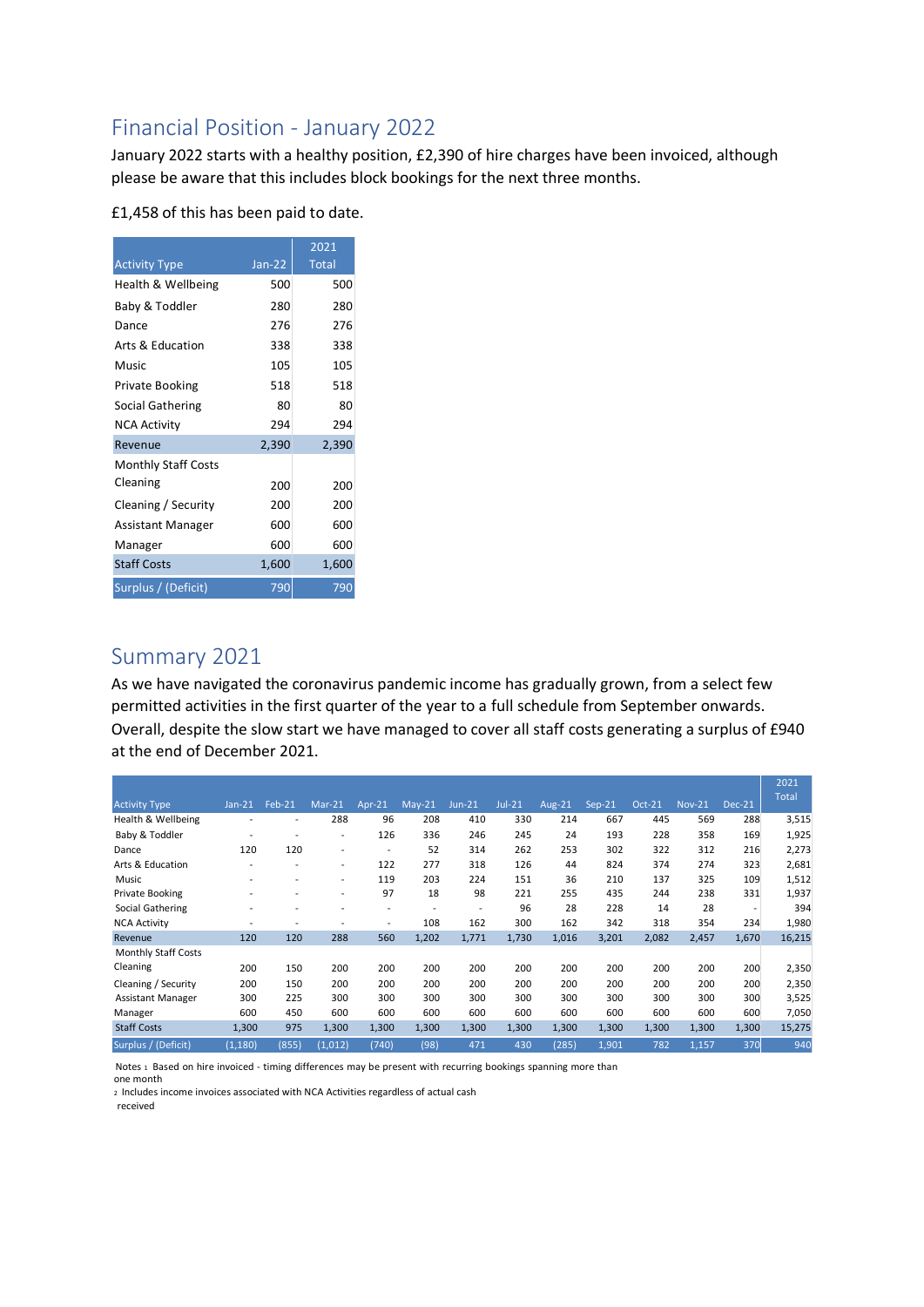# NCA Activities

Roots Band and Qigong are reconciled up to November 2021, registers have been requested to enable us to reconcile up to and including January 2022. Jazz Orchestra is reconciled up to January 2022.

- Roots Band continues to meet the costs of both the Conductor and hire of the centre.
- Qigong, registers are outstanding for September, November & December these have been requested as a matter of urgency to enable us to ascertain how the activity is progressing.
- Jazz Orchestra continues to grow with the deficit reducing month on month, there is a solid base of regular attendees and continual interest from new members.

| Activity                              | Average<br>Participants |                             | Income                   |                          |                             | Costs                    | <b>Balance</b>     | <b>Balance Exc</b><br><b>Room Hire</b> |          |
|---------------------------------------|-------------------------|-----------------------------|--------------------------|--------------------------|-----------------------------|--------------------------|--------------------|----------------------------------------|----------|
|                                       |                         | <b>From Register</b>        | <b>From Bank</b>         | Variance                 | Room Hire                   | Instructor               | <b>Total Costs</b> |                                        |          |
| Roots Band                            |                         |                             |                          |                          |                             |                          |                    |                                        |          |
| May                                   | 17                      | 148                         | 118                      | (30)                     | 36                          | 140                      | 176                | (28)                                   | 8        |
| Jun                                   | 22                      | 304                         | 252                      | (52)                     | 54                          | 210                      | 264                | 40                                     | 94       |
| Jul                                   | 22                      | 413                         | 447                      | 34                       | 72                          | 350                      | 422                | (9)                                    | 63       |
| Aug                                   |                         | $\mathcal{L}_{\mathcal{A}}$ | $\overline{\phantom{a}}$ | $\sim$                   | $\mathcal{L}_{\mathcal{A}}$ | $\overline{\phantom{a}}$ | $\omega$           | $\sim$                                 |          |
| Sep                                   | 23                      | 208                         | 149                      | (59)                     | 36<br>54                    | 140                      | 176<br>264         | 32                                     | 68<br>68 |
| Oct                                   | 19                      | 278<br>390                  | 263<br>352               | (15)<br>(38)             | 72                          | 210<br>280               | 352                | 14<br>38                               | 110      |
| Nov                                   | 21                      |                             |                          |                          |                             |                          |                    |                                        |          |
| <b>Roots Band Total</b><br>Qigong     |                         | 1,741                       | 1,581                    | (160)                    | 324                         | 1,330                    | 1,654              | 87<br>$\overline{\phantom{a}}$         | 411      |
| May                                   | 8                       | 138                         | 135                      | (3)                      | 36                          | 135                      | 171                | (36)                                   |          |
| Jun                                   | 6                       | 264                         | 375                      | 111                      | 96                          | 342                      | 438                | (63)                                   | 33       |
| Jul                                   | 5                       | 276                         | 280                      | 4                        | 108                         | 405                      | 513                | (233)                                  | (125)    |
| Aug                                   | 6                       | 150                         | 275                      | 125                      | 48                          | 180                      | 228                | 47                                     | 95       |
| Sep                                   |                         | $\overline{\phantom{a}}$    | 275                      | 275                      | ÷,                          | 315                      | 315                | (40)                                   | (40)     |
| Oct                                   | $\overline{7}$          | 312                         | 210                      | (102)                    | 96                          | 360                      | 456                | (246)                                  | (150)    |
| Nov                                   |                         | ÷,                          | 210                      | 210                      | 108                         | 405                      | 513                | (303)                                  | (195)    |
| Dec                                   |                         |                             | $\overline{\phantom{a}}$ | $\overline{\phantom{a}}$ | 60                          | 225                      | 285                | (285)                                  | (225)    |
| Jan                                   |                         | ä,                          | 312                      | 312                      | 84                          | 315                      | 399                | (399)                                  | (3)      |
| <b>Qigong Total</b><br>Jazz Orchestra |                         | 1,140                       | 2,072                    | 932                      | 636                         | 2,682                    | 3,318              | (1, 246)                               | (610)    |
| Jul                                   | 14                      | 212                         | 184                      | (28)                     | 96                          | $\overline{\phantom{a}}$ | 96                 | 116                                    | 212      |
| Aug                                   | 18                      | 264                         | 207                      | (56)                     | 96                          | 280                      | 376                | (112)                                  | (16)     |
| Sep                                   | 16                      | 316                         | 203                      | (112)                    | 120                         | 350                      | 470                | (154)                                  | (34)     |
| Oct                                   | 19                      | 284                         | 223                      | (60)                     | 96                          | 280                      | 376                | (92)                                   | 4        |
| Nov                                   | 18                      | 272                         | 279                      | $\overline{7}$           | 96                          | 280                      | 376                | (104)                                  | (8)      |
| Dec                                   | 17                      | 196                         | 266                      | 70                       | 72                          | 210                      | 282                | (86)                                   | (14)     |
| Jan                                   | 18                      | 204                         | 159                      | (45)                     | 72                          | 210                      | 282                | (78)                                   | (6)      |
| Jazz Orchestra Total                  |                         | 1,747                       | 1,523                    | (224)                    | 648                         | 1,610                    | 2,258              | (511)                                  | 137      |
| <b>NCA Activity Total</b>             |                         | 4,628                       | 5,175                    | 548                      | 1,608                       | 5,622                    | 7,230              | (1,671)                                | (63)     |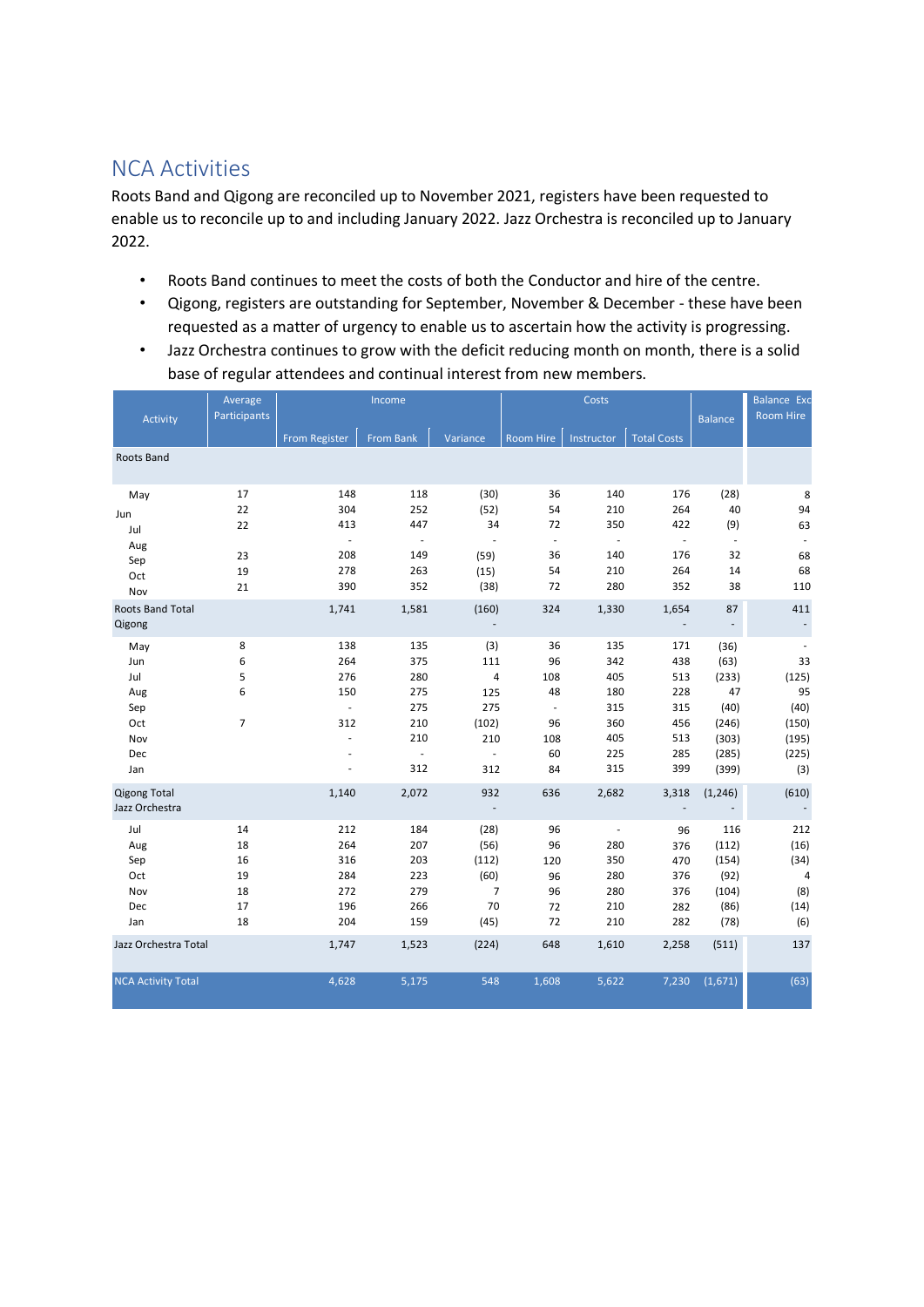### **Managers' Report 04/2/2022**

#### **Weekly Groups**

Qigong x2. Heels with Harley x2 Pilates Body Conditioning Capoeria Violin lessons DoReMi music Jumping beans Adult Tap Bulgarian Dance Bulgarian Sunday School Monkey Music Private Yoga Zumba Swing Dance Jazz Band Roots Band Pilates Yoga Fusion Yoga with Natasha Samatha Meditation Lockdown Support Group Exeter Malayee Association Italian School Fun Science Exeter

#### **Monthly Groups**

Spanish Playgroup Social Café Around the World Kids Club

#### **Bookings Software**

Salto and Hallmaster continue to provide good systems for me to work with when managing bookings. Deposits are taken to secure one off event bookings, and pre-payment is required for all single activity bookings. This has greatly reduced the amount of cancellations and no shows, and has also reduced the amount of admin created by unstable bookings.

#### **Finances**

Will is now managing deposit returns following a one-off event. Will also monitor's the monthly income from the groups and looks at NCA activity income and expenditure and will produce a finance report for Trustee meetings

#### **NCA Activities**

**Qigong** numbers are low at present. We need to promote this group via our local networks and on Social media.

**The Social Cafe** has a mixed program of speakers and craft activities planned over the coming months. Before Christmas we were treated to some Christmas tunes from Will on the Saxophone, last month we made paper Lanterns, and this month we have a visit from the police to talk to us about Fraud and Scams. Coming up, talks on healthy eating, clay totem making and much more still to be confirmed.

**Roots and Jaz Band** are both well attended